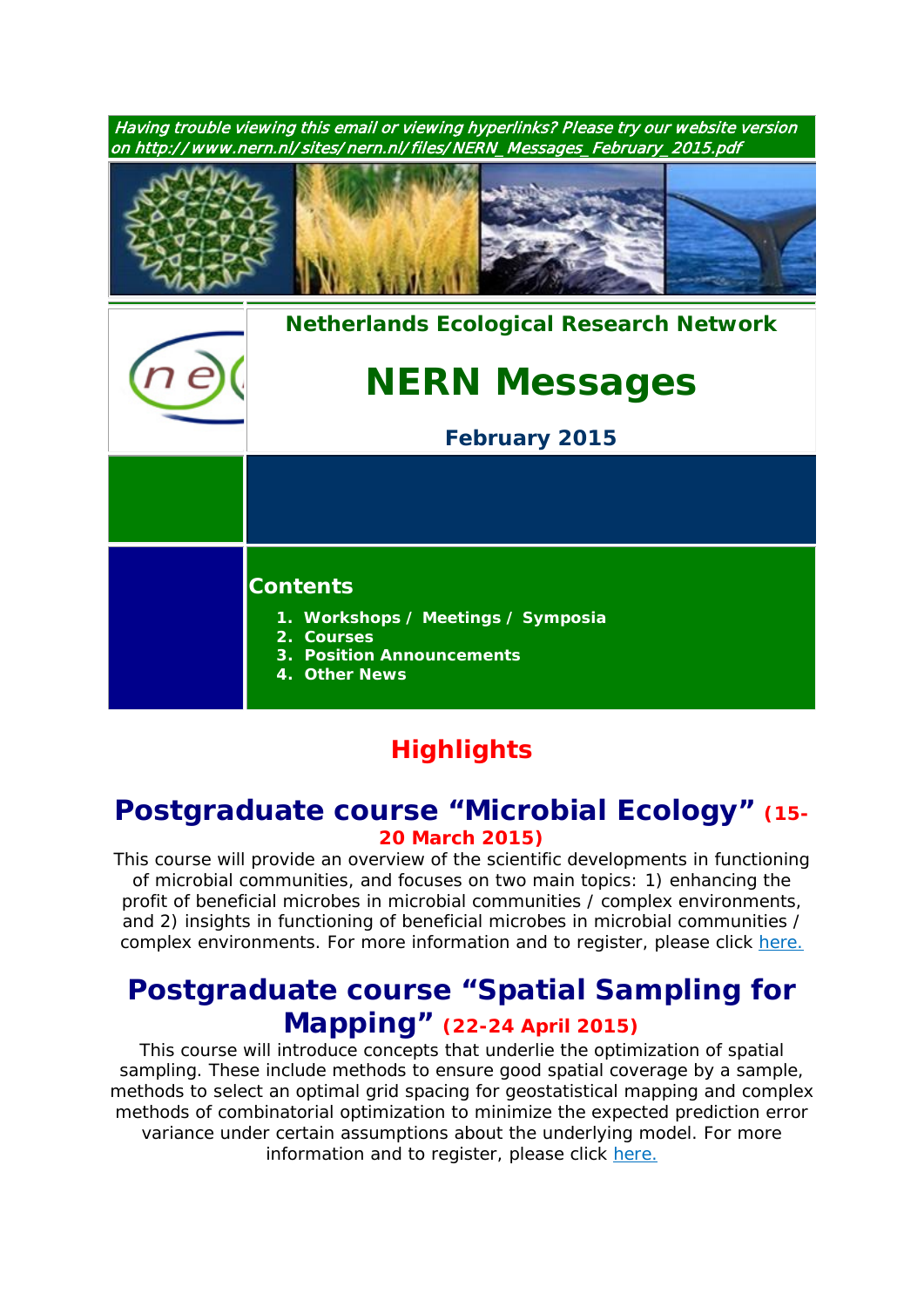#### **1. Workshops / Meetings / Symposia**

- **Future for Nature Awards Ceremony** (27 February 2015) @ Burgers' Zoo, Arnhem, The Netherlands. For more information, please click [here.](http://nern.nl/sites/nern.nl/files/Invitation%20Future%20for%20Nature%20Awards%20event%202015.pdf)
- **Annual Conference of the Society for Tropical Ecology** (7-10 April 2015) @ ETH Zurich, Switzerland. For more information, please click [here.](http://www.gtoe-conference.de/)
- **Eco Intensive Agriculture Conference** (21 April 2015) @ Amsterdam, The Netherlands. For more information, please click [here.](https://nioo.knaw.nl/en/towards-ecology-intensive-agriculture-learning-nature%23quicktabs-qt_eco_agro=0)
- **Symposium Methods in Ecology and Evolution – 5th anniversary** (22 April 2015) @ London, UK. For more information, please click [here.](http://www.methodsinecologyandevolution.org/view/0/events.html)
- **Living Soils Conference** (28-30 April 2015) @ Wageningen University, The Netherlands. For more information, please click [here.](http://www.wageningenur.nl/livingsoils)
- **Conference Rhizosphere 4: "Stretching the Interface of Life"** (21-25 June 2015) @ Maastricht, The Netherlands. For more information, please click [here.](http://www.rhizo4.org/)
- **Conference on Spatial Ecology & Conservation** @ University of Bristol, UK (13-15 July 2015). For more information, please click [here.](http://www.ert-conservation.co.uk/sec3_introduction.php)
- **27th International Congress for Conservation Biology** (2-6 August 2015) @ Montpellier, France. For more information, please click [here.](http://www.iccb-eccb2015.org/)
- **Wageningen Soil Conference** (23-27 August 2015) @ Wageningen University, The Netherlands. For more information, please click [here.](http://www.wageningenur.nl/en/Research-Results/Projects-and-programmes/Wageningen-Soil-Conference.htm)
- **Conference: Adaptations Futures - Practices and Solutions** (10-13 May 2016) @ Rotterdam, The Netherlands. For more information, please click [here.](http://www.adaptationfutures2016.org/)

### **2. Courses**

- **COST-Action - Models in Invasion Ecology: Challenges and Applications**  (2-4 March 2015). For more information, please click [here.](http://www.nern.nl/sites/nern.nl/files/Training%20school%20Porto%20lr.pdf)
- **Grasping Sustainability** (10-13 March 2015). For more information and registration, please click [here.](http://www.sense.nl/courses/search/item/10844532/Grasping-Sustainability)
- **Microbial Ecology** (15-20 March 2015). For more information and registration, please click [here.](http://www.pe-rc.nl/database/Courses%20and%20Activities/PE-RC%20postgraduate%20courses/Microbial%20Ecology.htm)
- **Principles of Ecological Genomics** (8-10 April 2015). For more information and registration, please click [here.](http://www.sense.nl/upcomingcourses/10845112/Principles-of-Ecological-Genomics)
- **Spatial Sampling for Mapping** (22-24 April 2015). For more information and registration, please click [here.](http://www.pe-rc.nl/database/Courses%20and%20Activities/PE-RC%20postgraduate%20courses/spatial%20sampling%20for%20mapping.htm)
- **International On-Site Course: Land Dynamics - Getting to the Bottom of Mount Kenya** (26 April - 9 May 2015). For more information and registration, please click [here.](http://www.pe-rc.nl/database/Courses%20and%20Activities/PE-RC%20postgraduate%20courses/Land%20dynamics%202015.htm)